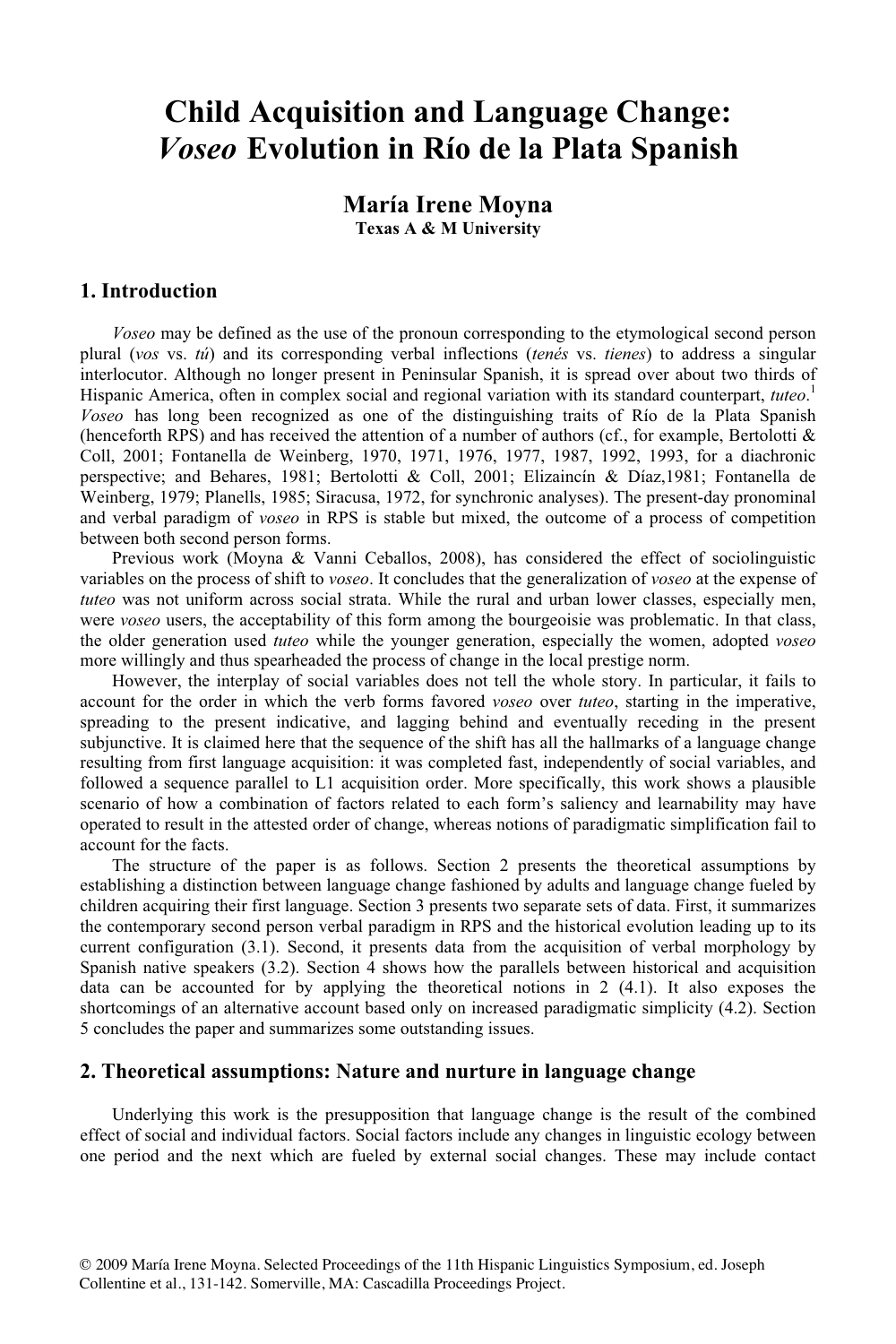between speakers of different varieties due to conquest, migration, or both. They may also involve changes in the power structure which may alter prestige relations and lead to the generalization of heretofore non-prestige forms. Social factors have been successfully invoked to explain several changes in the history of Spanish (Penny, 2000, Ch.3, 2006; Tuten, 1999, 2003). In the specific case I am examining, contact between an urban prestige *tuteante* dialect and a rural vernacular *voseante* variety as a result of urbanization and internal migration during the  $19<sup>th</sup>$  century is undoubtedly at the root of the process of *voseo* generalization. Additionally, the arrival of large contingents of non-Spanish speaking immigrants in the area throughout the  $19<sup>th</sup>$  and early  $20<sup>th</sup>$  centuries – most notably, several massive waves of Italians – can be hypothesized to have had a deep impact which is yet to be adequately assessed.

However, social changes affecting adult populations are not alone in explaining language change. Children raised in mixed linguistic environments play a unique role by reinterpreting their input as they acquire language. In other words, change results from an entire generation of children acquiring an individual grammar (or I-language, Chomsky, 1986) different from that of the adults in their community. Intergenerational change is thus tightly related to L1 acquisition, including not just the type of input in the environment but also the mechanisms and rates of input processing.<sup>2</sup>

When child acquisition was first proposed as a motivator of language change, it was assumed to proceed instantaneously when a child received certain cues from the input (Lightfoot, 1989). In this hypothesis, known as degree- $\sigma$  learnability, the triggers for acquisition were assumed to be present in main clauses only (or, in later versions, in main clauses and certain operators on the left of the embedded clause). Lightfoot is a proponent of the continuity hypothesis, i.e. the view that the features of universal grammar (UG) are present in child grammars all along. If they fail to emerge in child language, it is due to extra-linguistic developmental limitations of learners (memory, attention span, etc.). There is an opposing view according to which children's grammars mature gradually, and new features of UG are acquired in stages. In fact, some of these proposals claim that children may go through intermediate stages which are not grammatical in adults and which later need to be unlearned (e.g. the root infinitive stage, Hoekstra & Hyams, 1998). Regardless of how they are ultimately accounted for, observable data show that the increase in the complexity of child language is systematic. Children acquiring the same L1 follow similar paths in their evolution from child to adult grammars. They go through similar stages and do so in roughly the same chronological order.

Let us now turn to the historical data for *voseo/tuteo* replacement in RPS, followed by data on the acquisition of verb forms by Spanish-speaking children which show the sequence of acquisition of mood in Spanish-speaking children.

#### **3. The data**

#### *3.1. Historical data*

#### *3.1.1. Contemporary voseo in RPS*

The present paradigm of *voseo* in RPS exhibits little internal variability and virtually no competition from alternatives. It constitutes a stable local norm of informal address for all strata of society, regardless of age, gender, social affiliation, and speech context (Fontanella de Weinberg, 1992). For the sake of clarity and succinctness, in what follows only the evolution of verb forms is considered, focusing exclusively on the prestige norms of Buenos Aires and Montevideo (Lipski, 2002). As Table 1 shows, the imperative and present indicative have adopted *voseo* categorically (Siracusa, 1972, for Buenos Aires; Behares, 1981, for Montevideo). The present subjunctive exhibits two possible forms (*cantes/cantés*), related to the different functions of the subjunctive as a subordination marker (*no creo que cantes* 'I don't think you sing PRES SUBJ') and as a negative imperative *(¡no cantes!* 'no sing IMP!') (Fontanella de Weinberg, 1979). Stress-final *voseo* forms are restricted to the second use (*¡no cantés!*), in particular to marked, imperious commands that convey anger or impatience (Behares, 1981, p. 37; Fontanella de Weinberg, 1979, p. 77). Finally, in the preterite there is a sociolinguistically motivated alternation, with forms distinguished by the absence or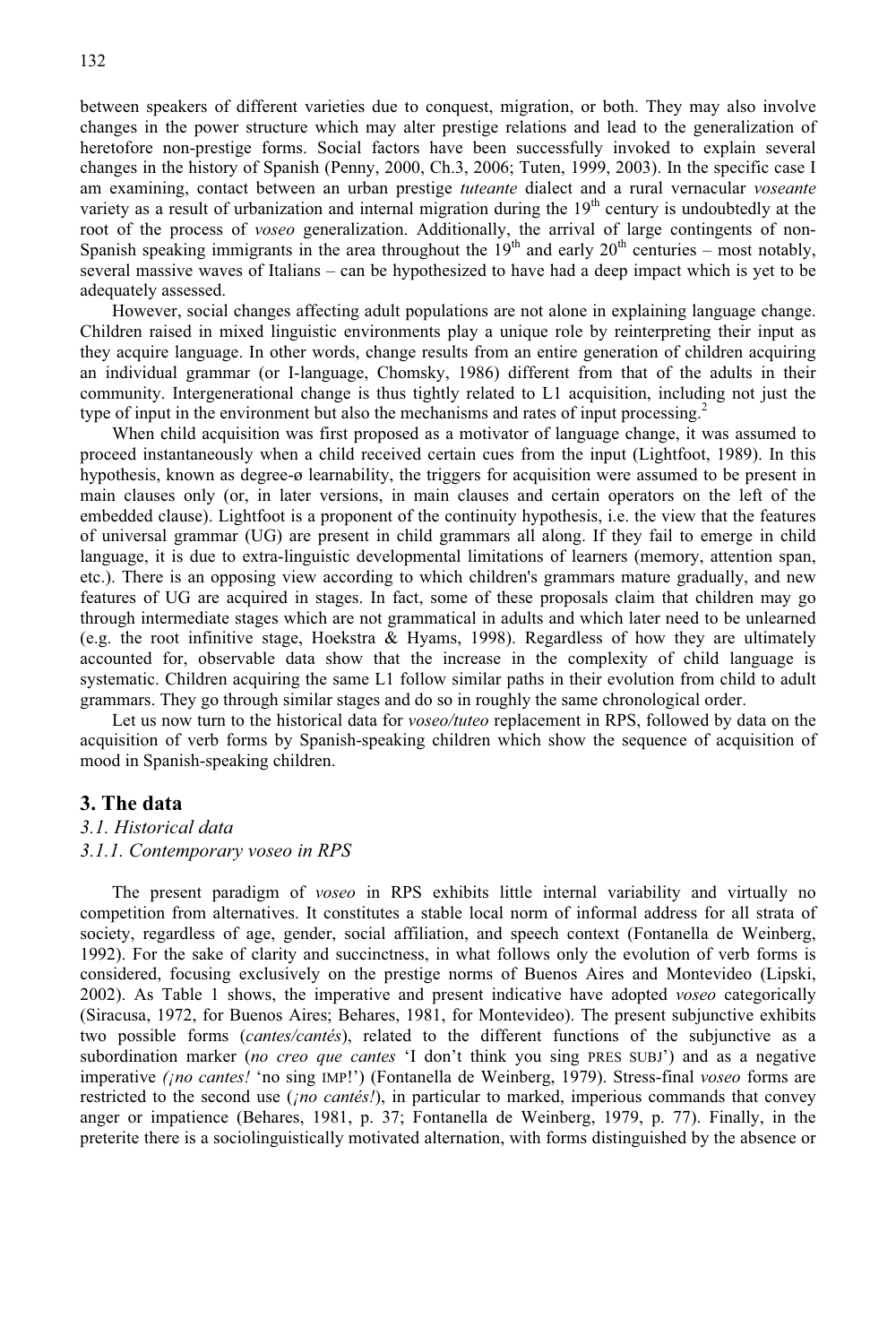presence of a final -*s.* This trait is not unequivocally the result of *voseo*, however, since it can be explained as an analogical extension of second person inflectional -*s* to the only tense that lacks it in standard Spanish. This is supported by the fact that final -*s* forms are present in a number of nonstandard varieties where *voseo* cannot be adduced (cf. Lapesa, 1981, for Peninsular varieties; Moreno de Alba, 1978, for Mexico). In all other tenses/moods there is no difference between local *voseo* and standard *tuteo*, either because the dialect exhibits the same forms as standard Spanish (e.g. future *comerás* instead of *comerés*) or because there is synchretism between *tuteo* and non-diphthongized *voseo* forms (e.g. subjunctive preterite *comieras*).

|                   | cantar          | temer         | partir          |
|-------------------|-----------------|---------------|-----------------|
| Imperative        | cantá           | temé          | partí           |
| Pres. Indicative  | cantás          | temés         | partis          |
| Pres. Subjunctive | cantes (cantés) | temas (temás) | partas (partás) |
| Preterite         | cantaste(s)     | temiste(s)    | partiste(s)     |

|  | Table 1. Verbal paradigm for contemporary RPS voseo. |  |  |
|--|------------------------------------------------------|--|--|
|  |                                                      |  |  |

The discussion that follows excludes forms which exhibit no variability or cannot be unequivocally linked to *voseo*, and thus focuses only on the imperative, the present indicative, and the present subjunctive.

#### *3.1.2. Voseo in RPS before 1880*

The system of second person singular address that was brought over to America by the Spanish settlers was pragmatically ambiguous, with *vos* and etymologically plural verb forms used as a highly formulaic formal address and also as familiar address among equals (Fontanella de Weinberg, 1993, p. 147).<sup>3</sup> In its informal usage, it overlapped with familiar  $t\acute{u}$ , which led to alternating use of pronouns within the same discourse and to mismatches between pronouns and accompanying verbs. To add to the confusion, the second person plural verb forms were undergoing a series of phonological and analogical changes that led to multiple forms with the same value, e.g. imperative *tené, tened* 'have 2S IMP' present indicative *tenéis, tenés, tenís* 'have 2S PRES.' This profusion of forms was unstable. In areas with strong ties to the Peninsula and continued influence from standard norms (New Spain, Peru) *tuteo* eventually prevailed and *voseo* receded (Páez Urdaneta, 1981). However, in more marginal and isolated regions *voseo* and *tuteo* coexisted before the emergence of clear patterns. Because in numerous tenses phonetic evolution had resulted in synchretism between *tuteo* and *voseo* verbs, the solutions often exhibited a certain degree of paradigmatic merger (Lapesa, 1970a, p. 520).

From its very inception, with the founding of the main towns in the region (Buenos Aires 1580, Montevideo 1724), the Río de la Plata was one of those marginal areas of *voseo*/*tuteo* coexistence. For Buenos Aires specifically, a series of illuminating articles by Fontanella de Weinberg (1971 and later dates) trace the process that resulted in the modern norm. Through the analysis of correspondence and literary works, the author shows the uninterrupted existence of *voseo* in RPS from colonial times, when it alternated with *tuteo*. For example, in the earliest decades of the 1800s evidence of verbal *voseo* appears exclusively in the imperative, and even in that form its use isn't categorical, as shown in (1c).

- 1. Data from Fontanella de Weinberg (1971:504-5)
- a. *Procurá servir en cuanto puedas a R* [….] (#26, 1816) Try-VOS IMP serve as soon as you can to R "Try to serve R as son as you can"
- b. *Creedme que estoy temblando* (#32, 1817) Believe-VOS IMP that am trembling "Believe me that I am trembling"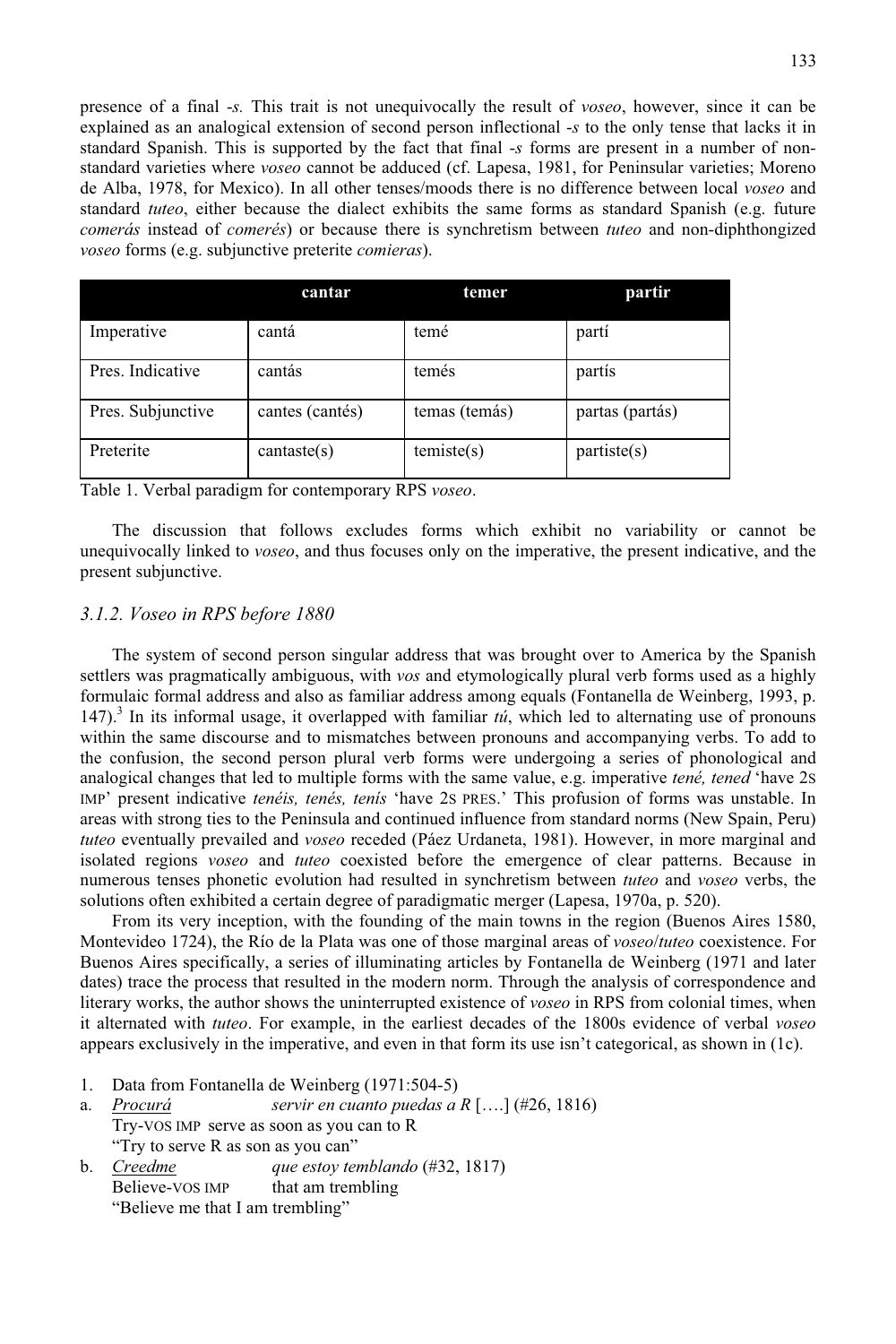134

"Visit him, give him […] and serve him"

Fontanella de Weinberg concludes that the upper class of Buenos Aires had in place a second person system similar to that of present-day RPS, and attributes examples of *tuteo* to the pressure of normative education, limitations in her sample, and inconsistent spelling (Fontanella de Weinberg, 1971, p. 508). Yet, in later studies (Fontanella de Weinberg, 1987), she acknowledges that differences in *voseo* across verbal and pronominal forms actually do reflect order of adoption. Although her qualitative studies do not present relative frequencies of competing forms, they show that the shift to *voseo* starts in the imperative and later affects the present indicative (Table 2). Rural varieties show a similar evolution, with more initial oscillation but a faster shift.<sup>4</sup> The subjunctive is not included in her tabulations, probably because of its low frequency. In spite of their limitations, these qualitative data show an unequivocal sequence of replacement (imperative  $>$  present indicative).

|                     | Imperative | <b>Pres. Indicative</b> |
|---------------------|------------|-------------------------|
| <b>Rural RPS</b>    |            |                         |
| $1800 - 1830$       | $V \sim T$ | $V \sim T$              |
| 1830 - 1850         | V          | $V \sim T$              |
| 1850 - 1880         | V          | V                       |
| <b>Buenos Aires</b> |            |                         |
| $1800 - 1850$       | $V \sim T$ | $T(V)^*$                |
| $1850 - 1880$       | V          | $V \sim T$              |

\* *Voseo* only in verb *ser* 'to be': *sois*

Table 2. *Voseo/tuteo* alternation in RPS before 1880 (data from Fontanella de Weinberg, 1971, 1987).

#### *3.1.3. Voseo in RPS after 1880*

The qualitative analysis for the first period can be corroborated and refined with quantitative data from 1880 to the present, obtained from popular plays written between 1880-1911 and from a study based on personal interviews with speakers from Buenos Aires (Siracusa, 1972) (Table 3).<sup>5</sup> All verbs in the imperative, present indicative, and present subjunctive present are considered if they exhibit different *voseo* and *tuteo* forms. In the table, the ages of the speakers are unified by estimating their year of birth (real or fictitious).<sup>6</sup>

The trends in Table 3 are compatible with the earlier qualitative data. The imperative deepens its tendency to prefer the *voseo* variant earlier than either of the other two verb forms. Those born after 1850 prefer it overwhelmingly (80%), while for those born at the turn of the century the change has run its complete course and there is practically no alternation at all. The present indicative forms follow, becoming virtually categorical for the following generation, born between 1916 and 1935. The subjunctive present follows a different path, however. For those born before 1850, the choice between forms is virtually random (*voseo* 49.7%, *tuteo* 50.3%), and one would have expected a parallel albeit slightly delayed increase in *voseo* over time (constant rate effect, Kroch, 1994). Yet, in the following generations *voseo* recedes, so that for the youngest group considered it is under 20%, or solidly *tuteante*.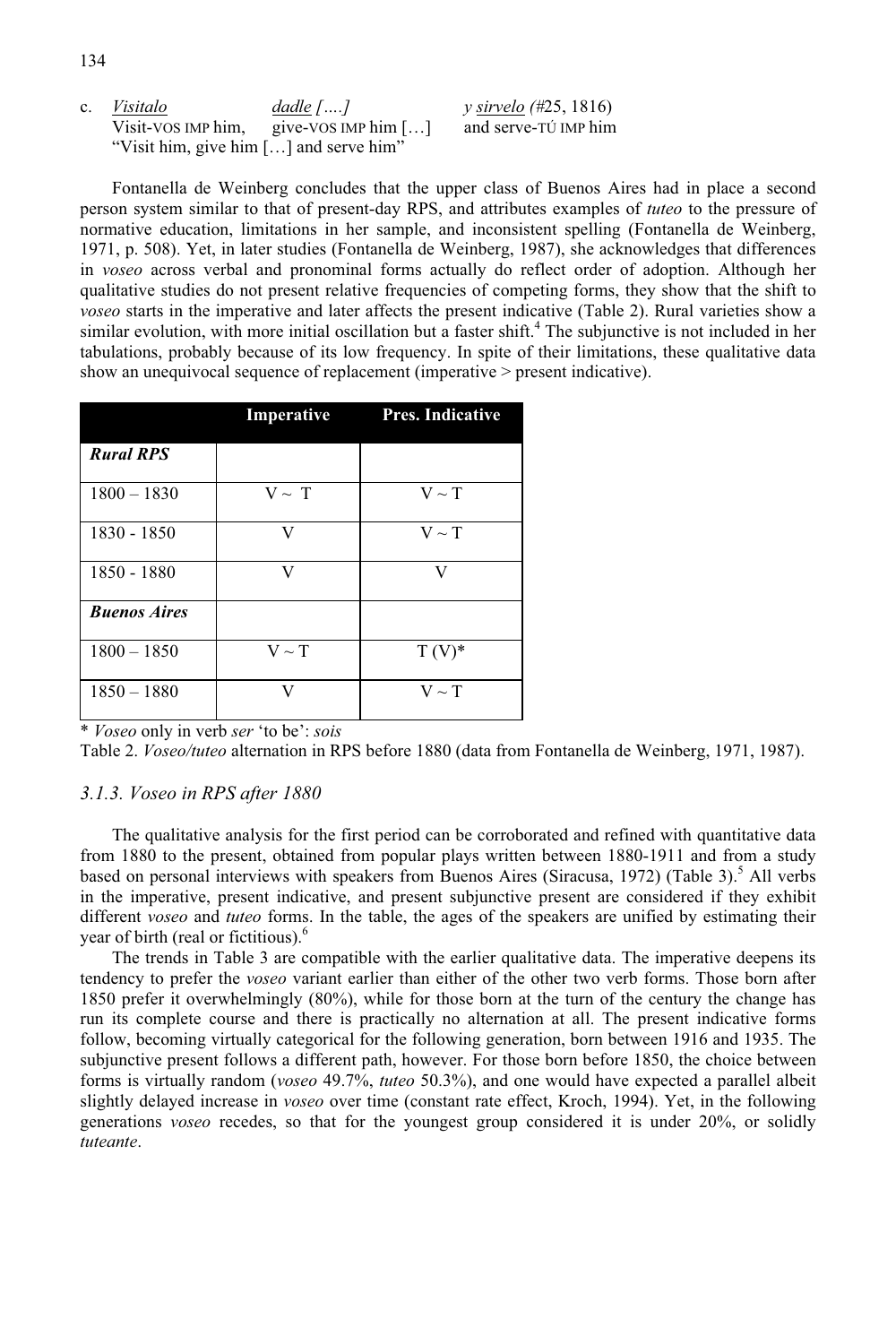|                         | Imperative | Pres. Indicative | <b>Pres. Subjunctive</b> |
|-------------------------|------------|------------------|--------------------------|
| <b>Plays</b>            |            |                  |                          |
| Born before 1850        | 75.9 %     | 65.4 %           | 49.7 $%$                 |
| 80.9%<br>Born 1850-1880 |            | $77.4\%$         | 44.5 $\%$                |
| Interviews*             |            |                  |                          |
| Born 1890-1915          | $99.4\%$   | $92.9\%$         | $25\%$                   |
| Born 1916-1935          | 99.8%      | $99\%$           | $20.2\%$                 |
| Born 1936-1945          | $99.1\%$   | $99.9\%$         | $16.9\%$                 |

\* Data from Siracusa (1972)

Table 3. *Voseo* percentages in RPS after 1880.

The data above pose several puzzles.<sup>7</sup> The first one is how the process of consolidation of the second person paradigm could happen so fast, in roughly one century. The second issue is why imperatives spearheaded the process of *voseo* adoption, with the present indicative following. The last question is why *voseo* didn't generalize to the subjunctive present. In what follows, I provide a summary of acquisition data which will later allow me to propose a scenario which can account for the historical sequence.

#### *3.2. Acquisition data*

Children acquiring Spanish as their first language parallel the pathway of *voseo* adoption in their acquisition of the second person paradigm. In other words, they first learn imperative forms, followed by indicative forms, and finally, subjunctives. Studies on the acquisition of verbal morphology in a variety of languages agree that the imperative is the earliest form acquired by small children, as early as 1;4-1;5. In Spanish this precedes the formation of miniparadigms which marks the onset of the premorphological stage (Aguirre, 2003, p. 5). Imperatives are then one of the main three verb forms produced during the pre-morphological stage, together with third person present indicatives and infinitives (Aguirre, 2003, p. 7; cf. Kilani-Schoch, 2003, p. 273, for French; Noccetti, 2003, p. 359, for Italian). It could be questioned whether it makes sense to characterize these forms in terms of adult grammar, since their appearance precedes the development of inflectional categories. However, there is semantic and syntactic evidence to support the view that they are indeed imperatives. Children use them accurately with volitional meaning and, in the few instances when they are employed with clitics, the latter appear correctly placed to the right of the verb (Montrul, 2004, p. 113) (2).

#### 2. Data from Salustri and Hyams (2006) and Montrul (2004)

| а.       | Ajuda'm.            | Catalan |
|----------|---------------------|---------|
|          | Help-IMP me         |         |
|          | "Help me."          |         |
| b.       | Mettilo.            | Italian |
|          | Put-IMP it          |         |
|          | "Put it."           |         |
| $\rm c.$ | Témelo [% tráemelo] | Spanish |
|          | Bring-IMP me it     |         |
|          | "Bring it to me."   |         |

This strongly suggests that the imperative-looking form is in fact an imperative, and as such, occupies a position on the Force Phrase (FP) on the left periphery of the clause (Rizzi, 1997), which allows for its deontic interpretation. The fact that acquisition of verbs on the left periphery precedes that of main verbs suggests a layering within the main clause. In other words, the degree-ø domain is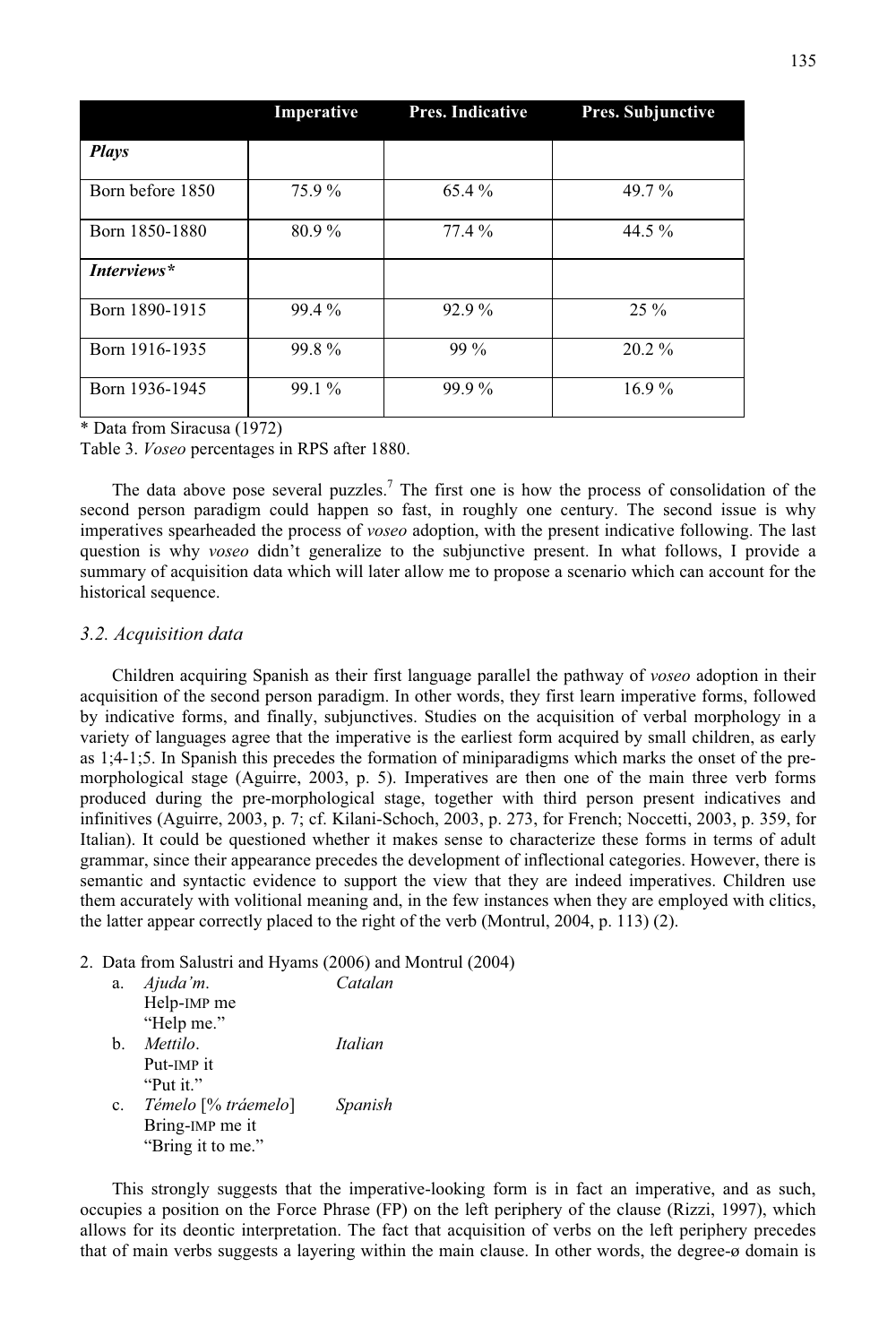more internally complex than in Lightfoot's original formulation. One way to explain the advantage of the leftmost topicalized or fronted constituents in acquisition is that they have more perceptual saliency. Other factors identified to favor acquisition of imperatives are morphological simplicity and semantics derivable from context (Aguirre, 2003, p. 20). It should be noted that high frequency in the input cannot be adduced as a cause for early acquisition. While Romance-speaking children do overuse the imperative in the earliest stages (peaking at about 40% at age 2;0-2;4), adults do not provide an equally imperative-laden input (according to Salustri & Hyams, 2006, imperative frequency in childdirected speech is at most 15%).

The emergence of the indicative is related to the acquisition of the Inflectional Phrase (IP), which is the locus of obligatory subject-verb agreement. In that regard, studies of acquisition of Spanish and related languages such as Catalan have shown that children produce finite verbs with person contrasts very early (Bel, 2001). First and third person are produced frequently and virtually simultaneously (between 1;7 and 1;9), while second person comes a little later and is the least frequent in child language samples (Montrul, 2004, p. 105).

The morphological subjunctive emerges a little later than imperative and indicative, by age 2. Most studies note that the imperative negative uses of the subjunctive are correctly mastered earlier. Thus, for example, López Ornat (1994) shows that negative imperatives emerge at age 1;7-1;8 (3a), with some incorrect replacement of the subjunctive by the indicative still at age 1;10 (3b). It takes some more time for the child to extend the subjunctive paradigm to adverbial clauses and verbs that subcategorize for the subjunctive (4). Other studies (Blake, 1983; Padilla, 1990; Pérez-Leroux, 1998) report that the complete mastery of the non-matrix subjunctive in the various semantic and syntactic contexts takes a great deal longer, until age 5-7 (Montrul, 2004, p.130).

3.

4.

| a. | <i>Oue</i>      | no te                      | bañes tú.    |                                      |                                    |
|----|-----------------|----------------------------|--------------|--------------------------------------|------------------------------------|
|    | That            | no you-REFL bathe-SUBJ you |              |                                      |                                    |
|    |                 | "That you don't bathe."    |              |                                      |                                    |
| b. | <i>*No supa</i> |                            | guauguau.    | [Adult: <i>No chupes</i> .]          |                                    |
|    |                 | No lick-3s pres ind        |              | doggie [Adult: no lick-2s PRES SUBJ] |                                    |
|    |                 | Don't lick me, doggie.     |              |                                      |                                    |
|    |                 |                            |              |                                      |                                    |
| a. | me lo voy       |                            | a comer todo | cuando me                            | levante                            |
|    |                 | me it go-1s IND PRES       | to eat all   |                                      | when I me-REFL get up-1s SUBJ PRES |

|    |     | "I'm going to eat it all up when I get up." |                         |
|----|-----|---------------------------------------------|-------------------------|
| b. | vov | a dejar a la gente                          | que entre               |
|    |     | go-1s IND PRES to let to the people         | that enter-3s SUBJ PRES |
|    |     | "I'm going to let the people come in."      |                         |

To summarize, then, order of acquisition of the second person paradigm follows a path that starts very early in the imperative, continues in the indicative, and is completed much later in the subjunctive. Let us now see how this developmental sequence may have affected the history of *voseo/tuteo* competition in RPS.

#### **4. Discussion**

#### *4.1. L1 Acquisition order and language change*

The data for the earlier periods in Table 2 suggest that the children born into the RPS variety of the early  $19<sup>th</sup>$  century, whom we will call the first generation, received a mixed input throughout the second person paradigm. This was a result of dialect mixing due to the continued influx of Spanish speakers from a number of different dialectal backgrounds during the colonial period (Fontanella de Weinberg, 1987). It resulted in massive quantities of doublets, i.e. two forms for the same meaning, which posed a challenge in terms of cognitive load and favored leveling through reduction of the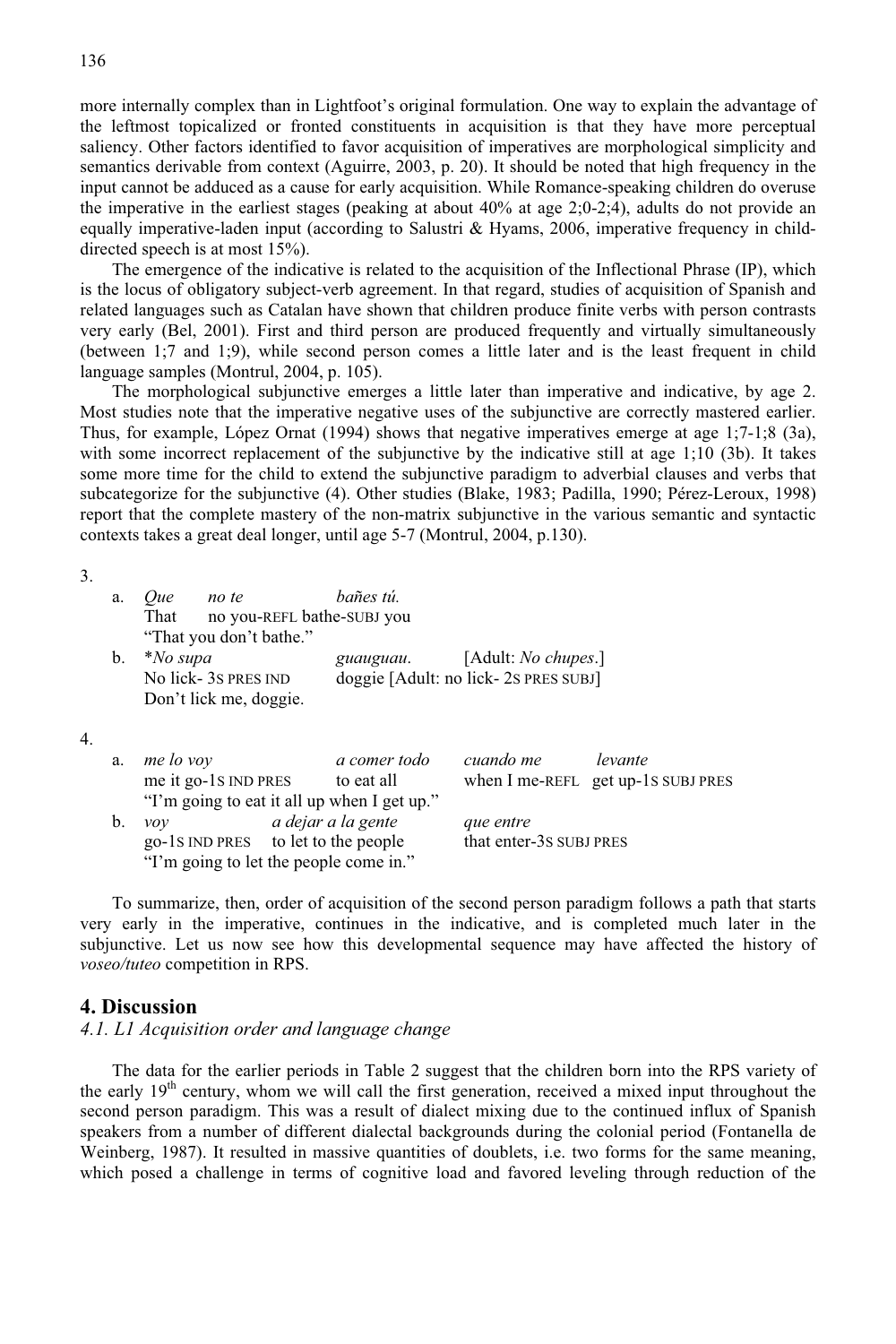number of allomorphs. As noted in Kroch (1994), over time doublets tend to suffer one of two fates. Either one of the two forms is eliminated (*walked ~ welk* 'walk PRET' > *walked*), or the two forms survive with different functions or meanings (*fit*  $\sim$  *fitted* 'fit PRET'  $>$  *fit* 'fit PRET INTR,' *fitted* 'fit PRET TRANS').

In the case of *voseo/tuteo*, children possibly opted for one form over another, starting on the earliest second person verb form acquired, i.e. the imperative. Anecdotal witness accounts corroborate this. For example, Juan Cruz Varela, a local poet who lived in the first half of the 19th century, decries errors frequent in the speech of Buenos Aires, thus: "It is very widespread among us, but particularly among the children, to lengthen the last syllables of imperatives, and even to add a letter to them, and to say, for example, *tomá* instead of *toma*; *corré* instead of *corre*; *vení* instead of *ven*." (cited in Fontanella de Weinberg, 1971, p. 497, translation and emphasis mine).

How could this selective preference for *voseo* in the imperative be explained? Recall from Section 3.2 that the features of morphological simplicity and perceptual saliency offer advantages to acquisition. If we assume an even distribution of *voseo* and *tuteo* variants in the adult input, *voseo* imperative forms have an edge over their competitors in the process of acquisition, since they are completely regular and always end in an open, perceptually salient syllable (the long syllable that so peeved Cruz Varela). Whereas children acquiring a *tuteante* imperative form encounter irregularities such as diphthongizing vowels (*contar – cuenta* 'tell IMP') and shortened forms (*salir – sal* 'go out IMP' *poner – pon* 'put IMP' *tener – ten* 'have IMP'), those who opt for a *voseante* imperative face no such complications (*contar – contá, salir – salí, poner – pone, tener – tené*). I propose that the overregularizing tendencies of children, normally countered and eventually eliminated by consistent counterevidence in the adult input, went mostly unnoticed and unchecked in a variety where regular and irregular alternatives coexisted.

Assuming the above is correct, when the children of this first generation had their own children, the second generation received a mixed input in the present indicative and the subjunctive, but had robust evidence in favor of *voseo* in the imperative. After acquiring these forms in the earliest stage of verbal morphology acquisition, they would have had a morphological basis on which to continue the process of doublet elimination in the following second person verb form learned, i.e. the present indicative found in main clauses. In opting between the *tuteo* and *voseo* variants, they could now use *voseo* imperatives as an anchor, and their final stress as a new second person marker: *cantás* 'sing 2S PRES.' In more embedded positions, i.e. subordinate clauses, the input received was not only mixed but also much smaller. This led to continued random use of subjunctive forms.

It can be surmised that third generation children received from their parents robust *voseo* input in the imperative and the present indicative, but a random mix in the present subjunctive. All other things being equal, one would have expected the process of *voseo* generalization to extend to this new context (constant rate effect, Kroch, 1994). However, in the subjunctive this generation did an about-face and moved in the opposite direction, contradicting expectations that the stress-final endings acquired in the main clause would generalize to embedded verbs. Unexpectedly, these children dealt with the presence of doublets not by elimination of *tuteo* variants but by semantic specialization. This was possible due to the existence of distinct uses of the subjunctive, i.e. as an irrealis marker (*No creo que cantes bien* 'I don't think you sing SUBJ well') and as a deontic marker (*¡No cantes ahora!* 'Don't sing now!).

Order of acquisition is also reflected in the final outcome of the semantic split in the subjunctive. It may be recalled from Section 3.2 that the negative imperative is the first function in which the subjunctive morphology is applied correctly. Again, *voseo* preference patterns with early acquisition, since *voseante* forms became specialized and restricted to these early deontic uses. On the other hand, only *tuteo* forms are possible in embedded clauses, where acquisition of the subjunctive is delayed considerably. Since now *voseo* and *tuteo* forms meant different things, this halted the generalization of the former into the subordinate contexts of the latter.

Questions remain about the history of the *voseo/tuteo* subjunctive split. For example, contrary to expectations, it is not the case that in deontic uses the subjunctive exhibited an earlier preference for *voseo* forms; rather, the specialization seems to have come about through a more marked dispreference for *voseo* forms in the non-matrix uses (Table 4). Another issue is why *voseo* forms are not categorical in the deontic uses of the subjunctive today. If they were, the *voseo* subjunctive forms would have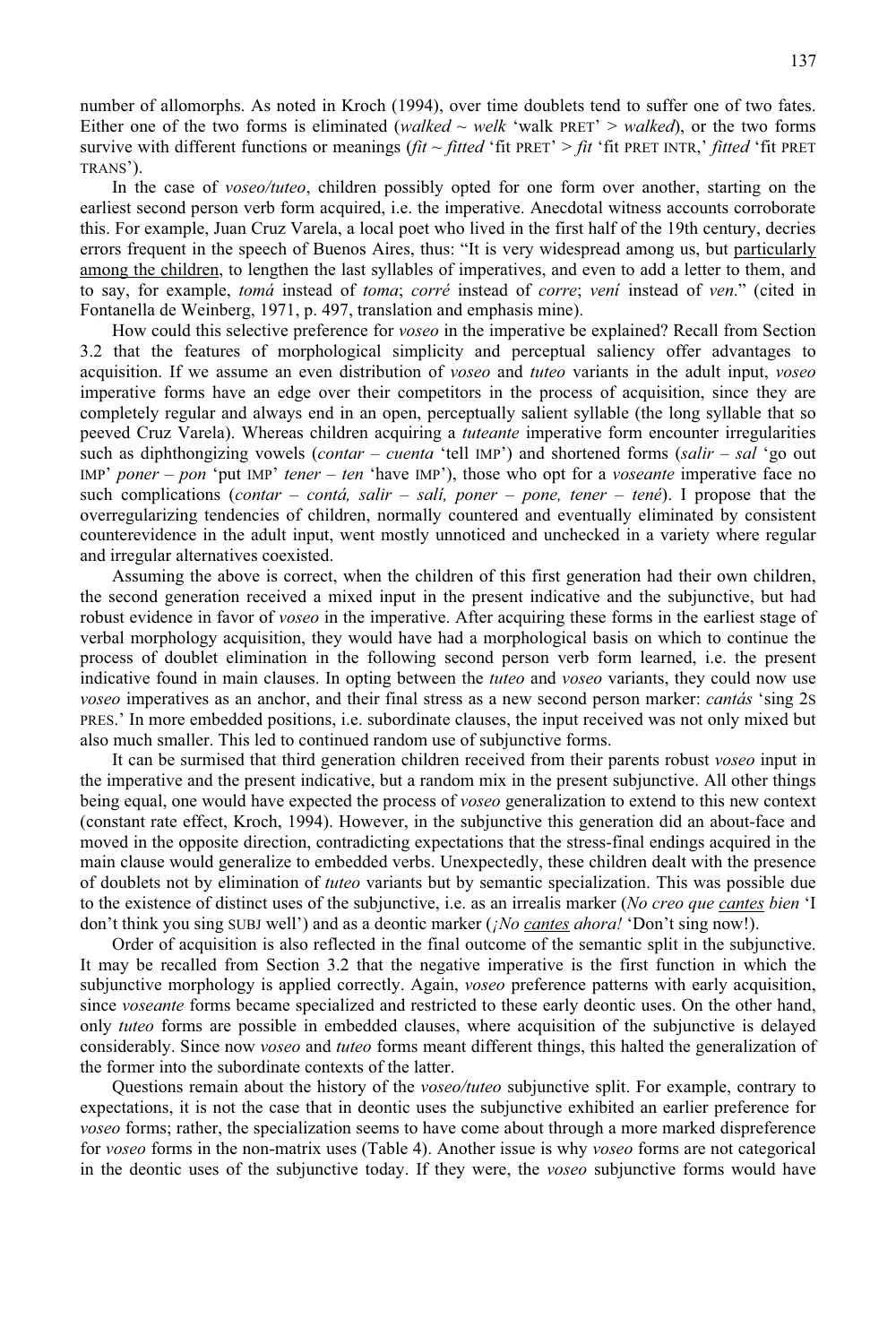reached 100% in the deontic meanings, but this is not the case. Additionally, there is still no satisfactory explanation for the fact that *tuteo* subjunctive (*cantes*) is unmarked and can be used with no restrictions, whereas *voseo* subjunctive (*cantés*) is exclusively used in the most pragmatically marked contexts of imperious command. Part of the problem is that this particular form is hard to trace due to lack of reliable data. Previous historical studies don't record the subjunctive forms at all (Fontanella de Weinberg, 1971, 1987) or do not clearly tease apart its variants according to semantics. All that can be concluded from the present data is that *voseo* decreases both in deontic and non-matrix contexts, over time, more markedly in the latter. New data collection and analysis is necessary in order to clarify this particular issue.

|                  | Deontic | <b>Non-matrix</b> |  |  |
|------------------|---------|-------------------|--|--|
| Born before 1850 | 46%     | 58.5%             |  |  |
| Born 1850-1880   | 42%     | 54.5%             |  |  |
| Born after 1880  | 23%     | $2\%$             |  |  |

Table 4. *Voseo* percentages in the subjunctive present according to semantic value (data from plays 1886-1911 and Fontanella de Weinberg 1979)

#### *4.2. The complications of simplicity*

Lack of space prevents me from addressing at great length alternatives that explain *voseo* choice exclusively as a consequence of increased paradigmatic regularization. It must be noted, however, that there are almost insurmountable problems with the notion of simplicity. The first one is that neither *voseo* nor *tuteo* variants appear as obviously simpler by any objective external measure. It is true that *voseo* eliminates many root alternations (*contar* 'tell-INF'~ *tú cuentas* vs. *vos contás* 'tell-2S PRES'), but it is equally true that it puts the second person out of step with the remainder of singular forms, by displacing columnar stress in the verbal paradigm to the right in all verbs, and additionally, by eliminating the common root form in irregular verbs (*cuento, cuentas, cuenta* vs. *cuento, contás, cuenta* 'tell 1S, 2S, 3S PRES IND').

Even if we arbitrarily opted for elimination of root allomorphy as the therapeutic effect sought by the shift to *voseo*, it would have to proved that greater occurrence of *voseo* did indeed bring about greater paradigmatic simplicity. Additionally, because *voseo* adoption in the imperative consistently outpaces that in the present indicative and subjunctive, paradigmatic regularization in the former would have to be shown to be faster than in the latter two. The available data show that this is simply not the case (Table 5).

Table 5 shows the effect of regularization by mood, tabulated for data obtained from the plays used in Section 3.1. It can be seen from the data that regularization does not consistently correlate with *voseo* adoption. For example, in the imperative, there is little difference between the two age groups in their choice of *voseo* and *tuteo*, and whatever difference there is does not correlate with increased regularity. The increase in *voseo* use from one generation to the next is of 8% for regular verbs, 4% for irregular verbs, and a mere 2% for verbs where use of the form brings about paradigmatic regularization. In the present, the percentage of *voseo* increase in cases of paradigmatic regularization is 16%, smaller than that for irregular verbs (21%), where *voseo* has no therapeutic effect. In the subjunctive, where *voseo* recedes rather than gaining ground, increased paradigmatic regularity does not offer any additional staying power. In this case, it is the regular verbs that retain *voseo* more than either irregular verbs (a drop of 28%) or verbs where *voseo* regularizes the paradigm (a drop of 11%). These facts contradict the hypothesis that *voseo* was motivated by its regularization of the second person.<sup>8</sup>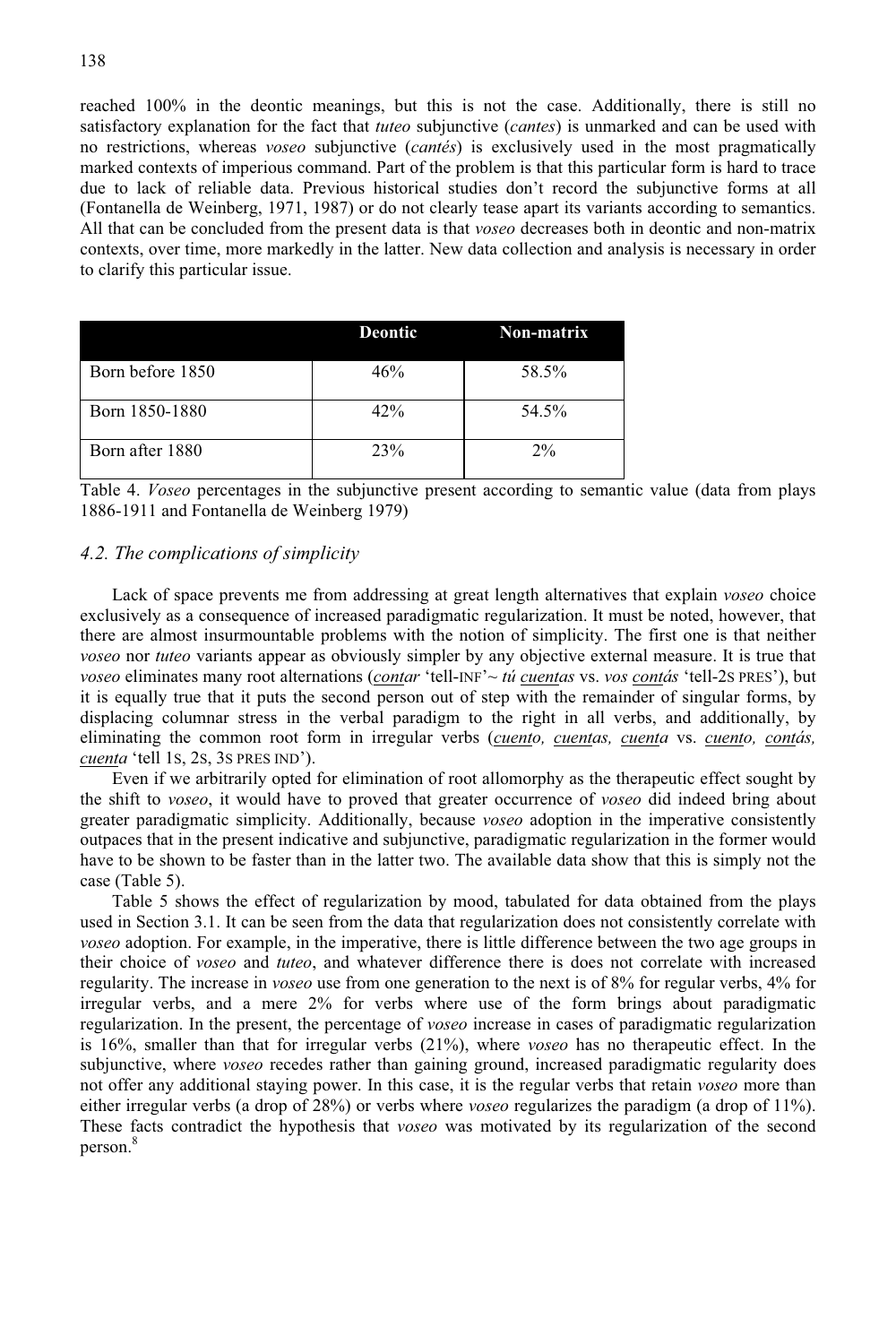|                            | Regular |       |      |       |      | <b>Irregular</b> |      |      | Regularized |       |      |       |
|----------------------------|---------|-------|------|-------|------|------------------|------|------|-------------|-------|------|-------|
|                            | T       | (n)   | V    | (n)   | T    | (n)              | V    | (n)  | T           | (n)   | V    | (n)   |
| Imperative                 |         |       |      |       |      |                  |      |      |             |       |      |       |
| 1850-80                    | 19.9    | (86)  | 80.1 | (347) | 3.2  | (1)              | 96.8 | (30) | 20.3        | (41)  | 79.7 | (161) |
| < 1850                     | 27.3    | (117) | 72.7 | (311) | 7.1  | (5)              | 92.9 | (65) | 22.4        | (47)  | 77.6 | (163) |
| Total                      | 23.6    | (203) | 76.4 | (658) | 5.9  | (6)              | 94.1 | (95) | 21.4        | (88)  | 78.6 | (324) |
| <b>Present Indicative</b>  |         |       |      |       |      |                  |      |      |             |       |      |       |
| 1850-80                    | 27.0    | (72)  | 73.0 | (195) | 14.0 | (6)              | 86.0 | (37) | 19.6        | (50)  | 80.4 | (205) |
| < 1850                     | 33.5    | (78)  | 66.5 | (155) | 35.1 | (20)             | 64.9 | (37) | 35.5        | (109) | 64.5 | (198) |
| Total                      | 30.0    | (150) | 70.0 | (350) | 26.0 | (26)             | 74.0 | (74) | 28.3        | (159) | 71.7 | (403) |
| <b>Present Subjunctive</b> |         |       |      |       |      |                  |      |      |             |       |      |       |
| 1850-80                    | 53.3    | (56)  | 46.7 | (49)  | 52.9 | (9)              | 47.1 | (8)  | 60.8        | (31)  | 39.2 | (20)  |
| < 1850                     | 53.0    | (53)  | 47.0 | (47)  | 38.9 | (7)              | 61.1 | (11) | 50.0        | (23)  | 50.0 | (23)  |
| Total                      | 53.2    | (109) | 46.8 | (96)  | 45.7 | (16)             | 54.3 | (19) | 55.7        | (54)  | 44.3 | (43)  |

Table 5. Effect of verb regularity, irregularity, and increased regularization on *voseo/tuteo* alternation over time.

#### **5. Conclusions**

This paper has shown that the order of replacement of *tuteo* by *voseo* in RPS correlates with the order of appearance of forms in child language, with the earliest forms in acquisition also the earliest to shift historically. The replacement started in the imperative, whose saliency was enhanced by its position at the leftmost edge of the clause. *Voseo* forms had a perceptually salient phonological structure and morphological transparency, which favored early acquisition. The shift then extended to the present indicative, still within the degree- $\varrho$  domain of the main clause, and reached the subjunctive last. The stabilized RPS paradigm resulted from changes in which each generation of children extended the input of the previous generation to a new syntactic context, until the semantic complexity of subjunctive halted complete generalization and led to specialization of forms.

This work shows that a plausible account of a given morphological change requires an explicit distinction between the role played by adults and children. Up until now, studies of language change in Spanish that make reference to differences between first and later generations (Penny, 2000; Tuten, 1999) are vague about exactly why these two groups should behave differently. They claim as an overarching motivation for change the notion of increased simplicity of the linguistic system in processes of accommodation and adjustment. This paper proposes that simplicity is in fact a consequence of universal constraints imposed by children learners. Child grammars offer a testable and independent metric of the relative learnability of structures, so studies of acquisition offer a promising tool to shed light on many instances of past change.

There are several outstanding issues to consider in *voseo* adoption in RPS. The first one is the need to systematically distinguish regular lexical verbs from special verbs which are semantically empty or morphologically defective (*ser* 'to be,' *estar* 'to be,' *haber* 'aux. have,' *ir* 'to go'). Some of these (*ser* and *ir*) spearheaded the change in certain domains (Wanner, 2003), whereas others (*haber*)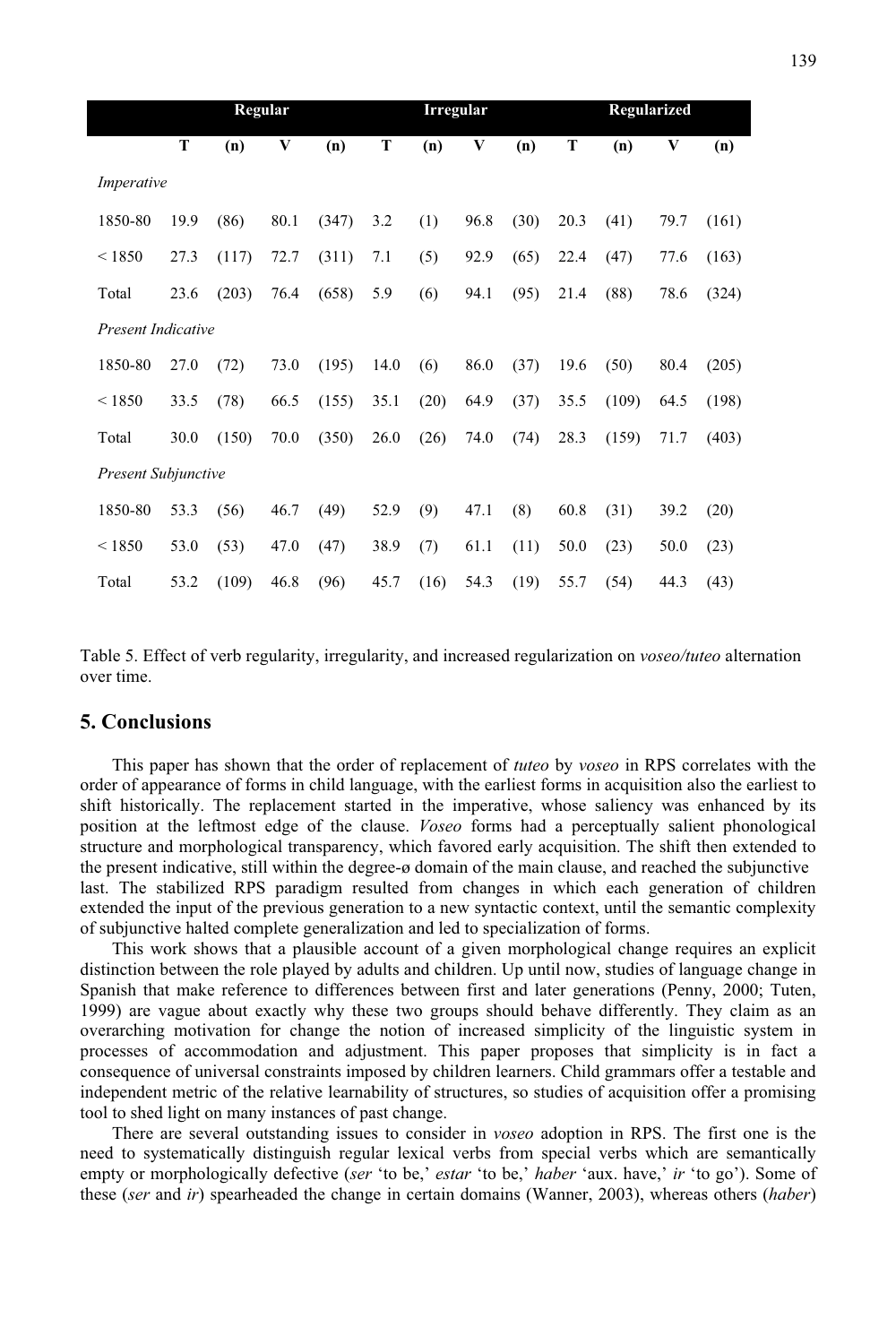never shifted, so a more fine-grained analysis should consider them separately. Another issue is the possibility of generalizing this explanation to the rest of the *voseo* paradigm, i.e. the pronouns. The prediction from this work is that order of adoption of *voseo* pronouns should also proceed in the order of appearance in child grammar, from left to right (subject > object of preposition).

Finally, this account makes typological predictions about expected *voseo* configurations, since it assumes an implicational scale of replacement. In cases where change operates by the unbridled effect of children's learning in situations of dialect mixing and koineization, then the historical sequence imperative > present indicative > present subjunctive is always expected. The logical possibilities are thus paradigms where *voseo* appears in imperative alone, in imperative and indicative, or in all three. Other combinations, such as *voseo* in present indicative and present subjunctive but not in imperative, or in present subjunctive but not in present indicative or imperative, are ruled out. By and large, this prediction seems to square with existing data (cf. for example, highland Bolivian Spanish, where *vos* is normally combined with *tú* verbs except in the imperative, Páez Urdaneta, 1981).<sup>9</sup> One exception is Chilean diphthongized *voseo*, where *voseante* present indicative and subjunctive (*cantái* 'sing 2S PRES IND,' *cantís* 'sing 2S PRES SUBJ') with *tuteante* imperatives (¡*canta*! 'sing IMP') (Piñeros & Campos, 2007). This exception would not be problematic if it can be proven that the social preconditions necessary for koiné formation were not present in Chile at some point in the evolution of the form, or that the process of child-fueled change was somehow halted by pressure from above. In any case, quantitative historical information is needed, since existing work is mostly qualitative (Weeks, 2005).

#### **Notes**

 $<sup>1</sup>$  As one of the most characteristic features of Spanish American dialects, it has been studied extensively in the</sup> past (cf. Páez Urdaneta, 1981; Rona, 1967, for some synchronic panoramic descriptions).

Whether and how much adult grammars change throughout the lifespan is a matter of current debate. It has been shown in longitudinal studies of aging populations that adults do in fact change their idiolects over the course of their lives, in the direction of adopting innovations (Sankoff & Blondeau, 2007). The fact that adults tend to participate to some degree in the language changes of their own communities constitutes a special case of dialect contact. The adult population is pushed in the direction of change through adjustment with the younger speakers. More research is needed, however, to determine whether changes in adult grammars over the lifespan are deep and systematic, involving actual parameter resetting, or superficial and haphazard, and subject to variability, analogic extension, hypercorrection, and so on (cf. Uriagereka, 2006).

<sup>3</sup> Spanish *vos* and its corresponding plural verbs have antecedents in Latin, where they constituted a form of respectful address. This use can still be found in Old Spanish (e.g. *El Cid*). However, in later periods the form lost much of its deferential value, to the point where it was replaced by other polite formulas (e.g. *vuestra merced*) and started competing with *tú*. Readers interested in more detailed diachronic studies of *voseo* from its Latin antecedents to its spread in America are directed to Cuervo (1893); Henríquez Ureña (1977); Lapesa (1970a, 1970b, 1981 §96.2, §132); Lloyd (1987, p. 359); Páez Urdaneta (1981); and Penny (1991, pp. 124-125), among others.

<sup>4</sup> Only patchy information can be obtained about Montevideo, the other city on the Río de la Plata, but there is some evidence of a similar but later evolution (cf. Bertolotti & Coll, 2001; Elizaincín, Malcuori, & Coll, 1987, pp. 57-64; Rizos Jiménez, 2000).

<sup>5</sup> For more information about the plays used as sources, cf. Moyna & Vanni Ceballos (2008).

 $6$  For the plays, the older generation represents people over 40 around the turn of the century, and thus estimated to have been born before 1850. The younger speakers, on the other hand, are assumed to have been born after that date. For the interviewees in Siracusa's work, date of birth was established by subtracting age from 1972, the year the study was conducted.

<sup>7</sup> The data analysis is complicated by the fact that the variable under study is informal and one of its variants stigmatized, both of which conspired to make it infrequent in the writing of the scanty literate speakers. In this regard, the coincidence among multiple sources (authentic and literary, oral and written) can be regarded as a strength. It is true that none of the sources by themselves is ideal, but the fact that they confirm each other suggests that the pathway of change proposed is essentially correct. Regarding the oral data, one reviewer cautions specifically against assuming that the data from older speakers in Siracusa (1972) faithfully reflects the patterns of use in their youth. This is undoubtedly true: studies in real time have shown that older adults do in fact adopt some features of younger generations (Sankoff & Blondeau, 2007; cf. note 2 above). We should assume, therefore, that the levels of *voseo* for the older speakers in Siracusa (1972) were possibly higher than in their youth, which provides even further evidence of *tuteo* use in the earlier part of the 20<sup>th</sup> century.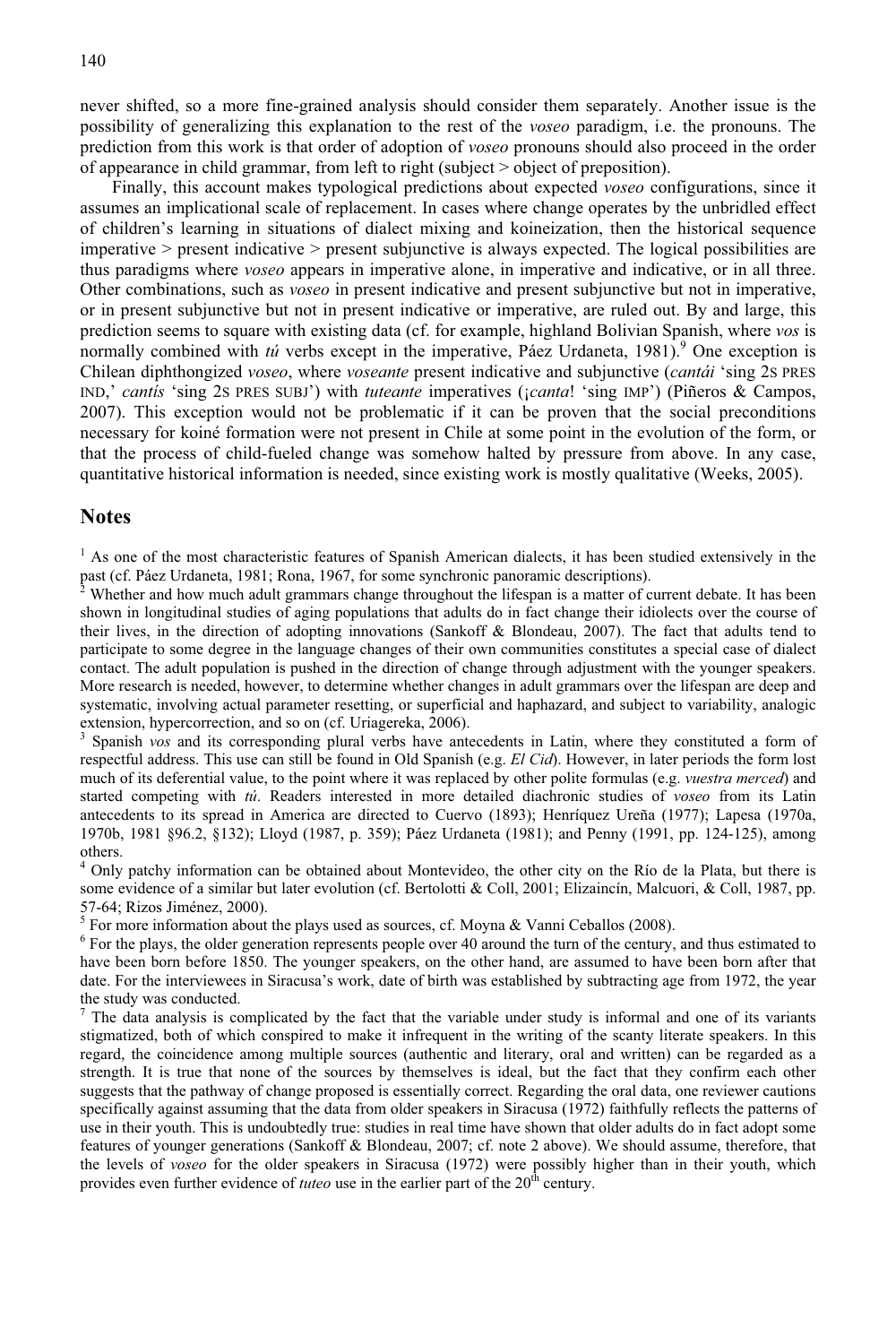<sup>8</sup> In fact, a closer look at the data reveals the impact of very frequent irregular verbs on the *voseo* shift. For example, in the imperative, the suppletive imperative of *ir* 'to go' (*andá*) constitutes most cases of irregular *voseo* forms and is thus in large part responsible for the shift (93 out of a total of 101 irregular imperatives, or 92%). In the present, all the tokens of irregular *voseo* forms correspond to another highly irregular frequent verb, *ser* 'to be' (*sos*), which therefore spearheads the change. Therefore, *voseo* adoption was favored by the shift in some highly frequent verbs rather than by an across-the-board simplification. Again, the effect of frequency can be well accounted for within the paradigm of language change through acquisition, since forms that appear more frequently in the input are learned first.

<sup>9</sup> I have to thank an anonymous reviewer for this observation.

#### **References**

- Aguirre, C. (2003). Early verb development in one Spanish-speaking child. In D. Bittner, W. U. Dressler, & M. Kilani-Schoch (Eds.), *Development of verb inflection in first language acquisition. A cross-linguistic perspective* (pp. 1-25). Berlin & New York: Mouton.
- Behares, L. E. (1981). Estudio sociodialectológico de las formas verbales de segunda persona en el español de Montevideo. In A. Elizaincín (Ed.), *Estudios sobre el español del Uruguay* (pp. 29-49). Montevideo: Universidad de la República, Facultad de Humanidades y Ciencias.
- Bel, A. (2001). *Teoría lingüística i adquisició del llenguatge anàlisi comparada dels trets morfològics en català i castellan.* Barcelona: Institut d'Estudis Catalans.
- Bertolotti, V., & Coll, M. (2001). "Si tú me decís eso, por algo será": Una mirada histórica al uso de la forma de la segunda persona del singular en el español del Uruguay. In S. Montrul & F. Ordóñez (Eds.), *Linguistic theory and language development in Hispanic languages: Papers from the 5th Hispanic Linguistics Symposium and the 4th Conference on the Acquisition of Spanish and Portuguese* (pp. 1-12). Somerville: Cascadilla.
- Blake, R. (1983). Mood selection among Spanish-speaking children, ages 4 to 12. *The Bilingual Review* 10, 21-32.

Chomsky, N. (1986). *Knowledge of language*. New York: Praeger.

- Cuervo, R. J. (1893). Las segundas personas de plural en la conjugación castellana. *Romania* 22, 71-86.
- Elizaincín, A., & Díaz, O. (1979). Aceptación social y conciencia de hablantes montevideanos ante -*s* en la segunda persona singular del pretérito. *Revista de la Facultad de Humanidades y Ciencias. Serie Lingüística* 1, 20-36.
- Elizaincín, A., Malcuori, M., & Coll, M. (1987). *El español en la Banda Oriental del siglo XVIII.* Montevideo: Universidad de la República. Facultad de Humanidades y Ciencias de la Educación.
- Fontanella de Weinberg, M. B. (1970). La evolución de los pronombres de tratamiento en el español bonaerense. *Thesaurus* 25, 12-22.
- Fontanella de Weinberg, M. B. (1971). El voseo en Buenos Aires en las dos primeras décadas del siglo XIX. *Thesaurus* 26, 495-514.
- Fontanella de Weinberg, M. B. (1976). Analogía y confluencia paradigmática en formas verbales de voseo. *Thesaurus* 31, 249-272.
- Fontanella de Weinberg, M. B. (1977). La constitución del paradigma pronominal del voseo. *Thesaurus* 32, 227- 241.
- Fontanella de Weinberg, M. B. (1979). La oposición "cantes/cantés" en el español de Buenos Aires. *Thesaurus* 34, 72-83.
- Fontanella de Weinberg, M. B. (1987). *El español bonaerense. Cuatro siglos de evolución lingüística (1580- 1980).* Buenos Aires: Hachette.
- Fontanella de Weinberg, M. B. (1992). Una variedad lingüística en busca de su propia identidad: el español bonaerense a lo largo del siglo XX. In M. B. Fontanella de Weinberg, P. Vallejos de Llobet, & Y. Hipperdinger (Eds.), *Estudios sobre el español de la Argentina* (pp. 63-81). Bahía Blanca: Departamento de Humanidades, Universidad Nacional del Sur.
- Fontanella de Weinberg, M. B. (1993). Usos americanos y peninsulares de segunda persona singular. In A. M. Barrenechea, L. Martínez Cuitiño, & E. Lois (Eds.), *Actas del III Congreso Argentino de Hispanistas* (pp. 144-153). Buenos Aires: Asociación Argentina de Hispanistas.
- Fontanella de Weinberg, M. B. (1999). Sistemas pronominales de tratamiento usados en el mundo hispánico. In I. Bosque & V. Demonte (Eds.), *Gramática descriptiva de la lengua española. Volume 1* (pp. 1401-1425). Madrid: Espasa Calpe.
- Henríquez Ureña, P. (1977). *Observaciones sobre el español en América y otros estudios filológicos.* Buenos Aires: Academia Argentina de Letras.
- Hoekstra, T., & Hyams, N. (1998). Aspects of root infinitives. *Lingua* 106, 81-112.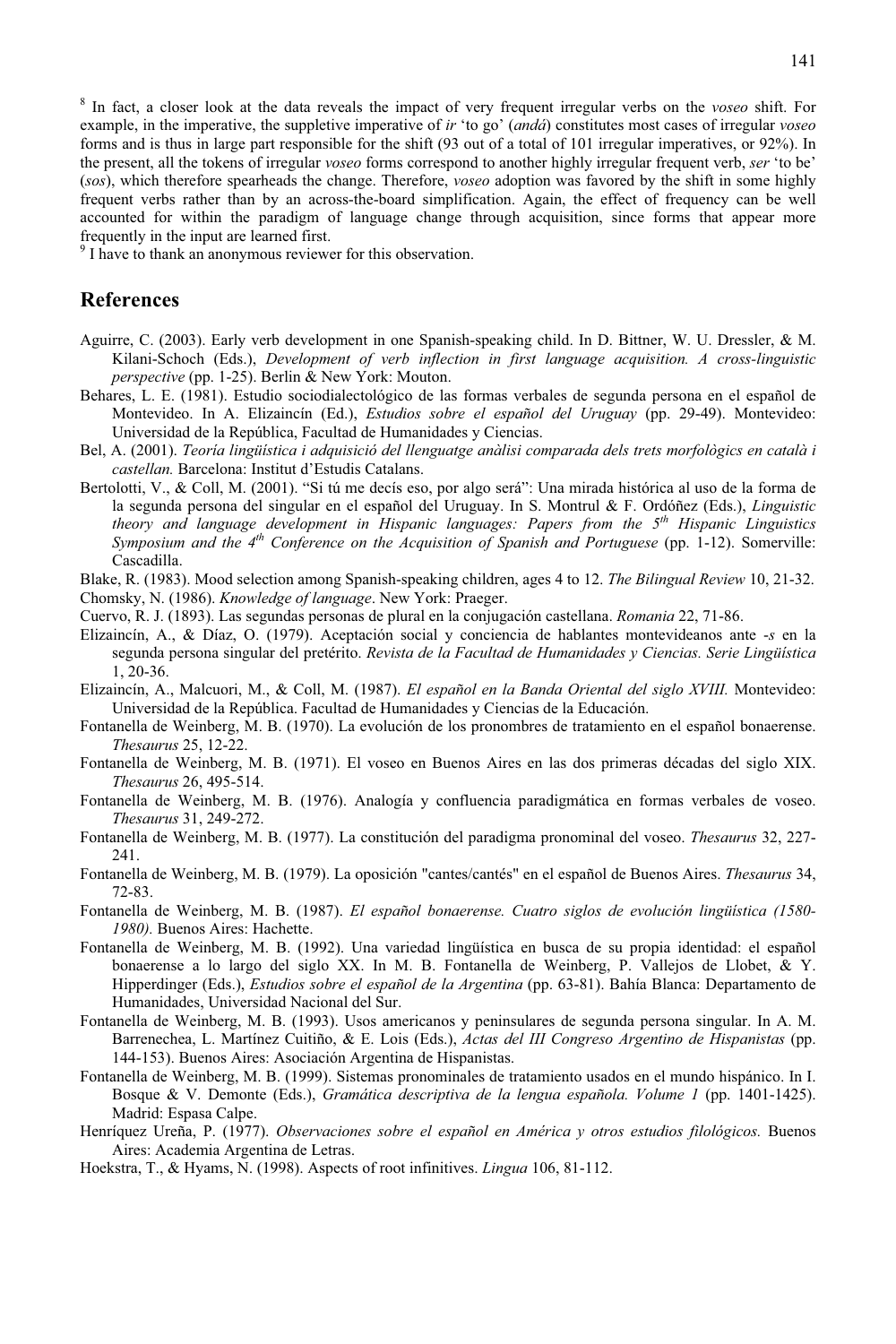- Kilani-Schoch, M. (2003). Early verb inflection in French: An investigation of two corpora. In D. Bittner, W. U. Dressler, & M. Kilani-Schoch (Eds.), *Development of verb inflection in first language acquisition. A crosslinguistic perspective* (pp. 269-295). Berlin & New York: Mouton.
- Kroch, A. (1994). Morphosyntactic variation. In K. Beals, J. Denton, R. Knippen, L. Melnar, H. Suzuki, & E. Zeinfeld (Eds.), *Papers from the thirtieth annual meeting of the Chicago Linguistic Society. Volume 2* (pp.180-201). Chicago: Chicago Linguistic Society.
- Lapesa, R. (1970a). Las formas verbales de segunda persona y los orígenes del 'voseo.' In C. H. Magis (Ed.) *Actas del Tercer Congreso Internacional de Hispanistas* (pp. 519-531). México, D.F.: El Colegio de México.
- Lapesa, R. (1970b). Personas gramaticales y tratamientos en español. *Revista de la Universidad de Madrid* 19, 141-167.
- Lapesa, R. (1981). *Historia de la lengua española.* Madrid: Gredos.
- Lightfoot, D. (1989). The child's trigger experience: Degree-ø learnability. *Behavioral and Brain Sciences* 12, 321-375.
- Lightfoot, D. (1999). *The development of language: Acquisition, change and evolution.* Blackwell: Oxford.
- Lipski, J. (2002). The role of the city in the formation of Spanish American dialect zones. *Arachne@Rutgers* 2(1). Retrieved on May 19, 2006, from http://arachne.rutgers.edu/vol2\_1toc.htm.
- Lloyd, P. M. (1987). *From Latin to Spanish. Volume 1.* Philadelphia: American Philosophical Society.
- López Ornat, S. (1994). *La adquisición de la lengua española.* Madrid: Siglo XXI.
- Montrul, S. (2004). *The acquisition of Spanish: Morphosyntactic development in monolingual and bilingual L1 acquisition and adult L2 acquisition.* Philadelphia: John Benjamins.
- Moreno de Alba, J. G. (1978). *Valores de las formas verbales en el español de México.* México, D.F.: Dirección General de Publicaciones de la UNAM.
- Moyna, M. I. & Vanni Ceballos, B. (2008). Representaciones dramáticas de una variable lingüística: Tuteo y voseo en obras de teatro del Río de la Plata (1886-1911). *Spanish in Context* 5, 64-88.
- Noccetti, S. (2003). Acquisition of verbal morphology in Italian: A case study. In D. Bittner, W. U. Dressler, & M. Kilani-Schoch (Eds.), *Development of verb inflection in first language acquisition. A cross-linguistic perspective* (pp. 351-378). Berlin & New York: Mouton.
- Padilla, J. A. (1990). *On the definitions of binding domains in Spanish.* Dordrecht: Kluwer.
- Páez Urdaneta, I. (1981). *Historia y geografía hispanoamericana del voseo.* Caracas: La Casa de Bello.
- Penny, R. (1991). *A history of the Spanish language*. Cambridge: Cambridge University Press.
- Penny, R. (2000). *Variation and change in Spanish*. Cambridge: Cambridge University Press.
- Penny, R. (2006). What did sociolinguistics ever do for language history? The contribution of sociolinguistic theory to the diachronic study of Spanish. *Spanish in Context* 3, 49-62.
- Piñeros, C. E., & Campos, G. (2007). Morphological differences between two types of *voseo*: A DM account. Paper presented at the 2007 Hispanic Linguistics Symposium, San Antonio, November 2007.
- Planells, A. (1986). Consideraciones sobre el voseo bonaerense. *Boletín de la Academia Norteamericana de la Lengua Española* 6-7, 45-52.
- Rizos Jiménez, C. A. (2001). Rasgos coloquiales en la correspondencia familiar uruguaya entre 1800 y 1840. *Estudios Filológicos* 35, 105-123.
- Rizzi, L. (1997). The fine structure of the left periphery. In L. Haegeman (Ed.), *Elements of grammar. A handbook of generative syntax* (pp. 281-337). Dordrecht: Kluwer.
- Rona, J. P. (1967). *Geografía y morfología del "voseo."* Porto Alegre: Pontifícia Universidade Católica.
- Salustri, M., & Hyams, N. (2006). Looking for the universal core of the RI stage. In V. Torrens & L. Escobar (Eds.), *The acquisition of syntax in Romance languages* (pp. 159-182). Amsterdam: John Benjamins.
- Sankoff, G. & Blondeau, H. (2007). Language change across the lifespan: /r/ in Montreal French. *Language* 83, 560-588.
- Siracusa, M. I. (1972). Morfología verbal del voseo en el habla culta de Buenos Aires. *Filología* 16, 201-213.
- Tuten, D. (2000). Linking social change and linguistic change: Koineization in Early Castile. In S. Dworkin & D. Wanner (Eds.), *New approaches to old problems: Issues in Romance historical linguistics* (pp. 97-105). Amsterdam: John Benjamins.
- Tuten, D. (2003). *Koineization in Medieval Spanish*. Berlin & New York: Mouton de Gruyter.
- Uriagereka, J. (2006). Minimalism and optimality: Why not both? Paper presented at the 6th Western Conference on Linguistics. California State University Fresno, October 2006.
- Wanner, D. (2003). Pathways of change: 2<sup>nd</sup> person plural in Spanish. In P. Kempchinsky & C. E. Piñeros (Eds.), *Theory, practice, and acquisition. Papers from the 6th Hispanic Linguistics Symposium and the 5th Conference on the Acquisition of Spanish and Portuguese* (pp. 102-120). Somerville: Cascadilla.
- Weeks, P. (2005). *El voseo en Chile: Factores histórico-morfológicos que explican su aparición y mantenimiento.* Unpublished doctoral dissertation, State University of New York-Albany.